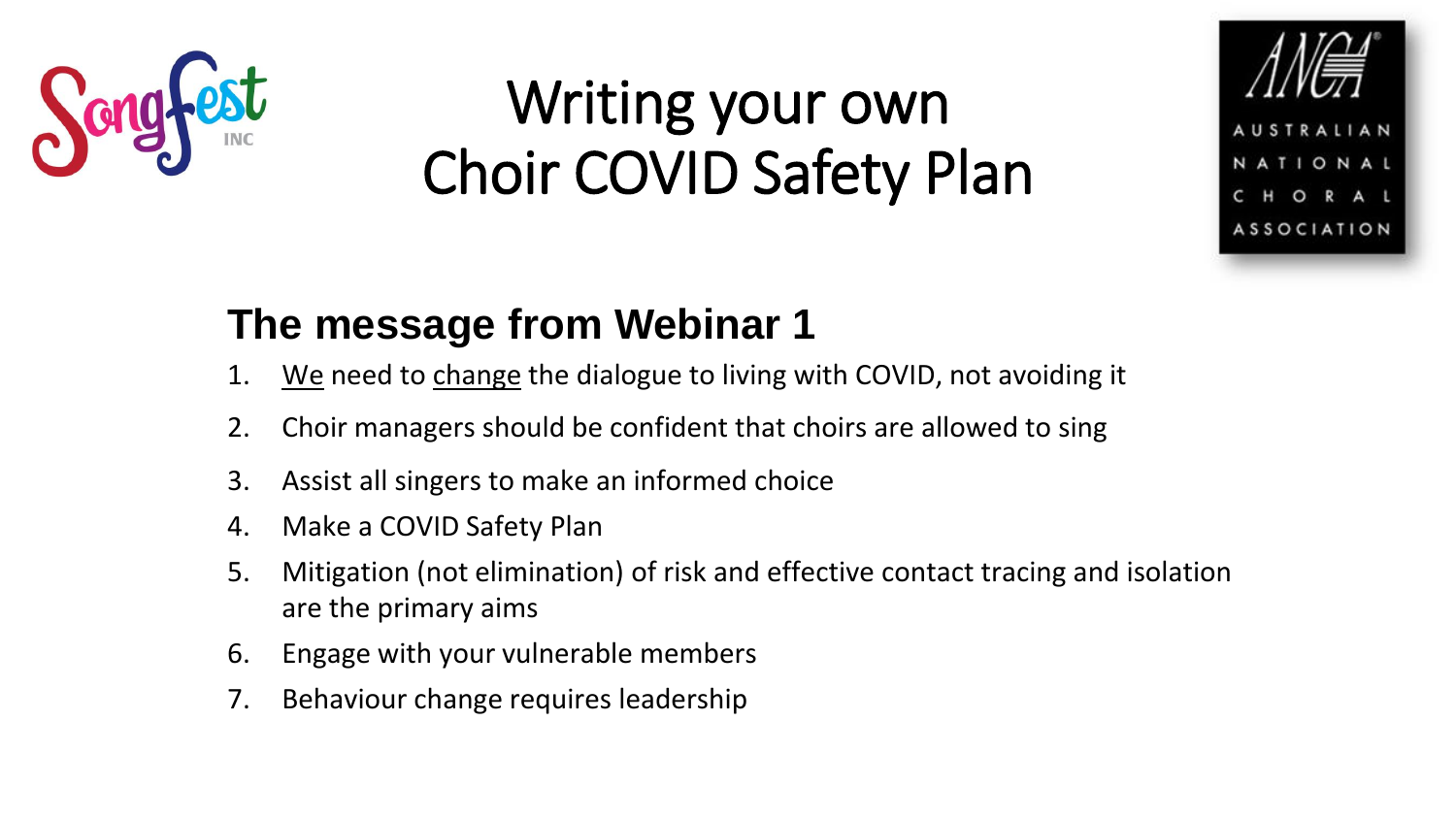



### ❖ [Guidelines](http://www.wa.gov.au/sites/default/files/2020-06/COVID-Safety-Guidelines-Phase-4-Sport-and-Recreation_0.pdf) and plan [templates](http://www.wa.gov.au/sites/default/files/2020-06/COVID-19-Safety-Plan-Phase-4-Sport-and-Recreation_0.pdf) are issued by the [WA Government](https://www.wa.gov.au/organisation/department-of-the-premier-and-cabinet/covid-19-coronavirus-business-and-industry-advice)

❖ …and updated at each phase change

#### *excerpt from [WA Govt COVID Safety Guidelines](https://www.wa.gov.au/sites/default/files/2020-06/COVID-Safety-Guidelines-Phase-4-Sport-and-Recreation_0.pdf)*

"An organisation that controls or operates a venue that was required to be closed by the directions under the *Emergency Management Act 2005* must complete a COVID Safety Plan prior to reopening and display a COVID Safety Plan Certificate in a visible location on the premises. **Other organisations, including sporting organisations, may choose to voluntarily complete a COVID Safety Plan."**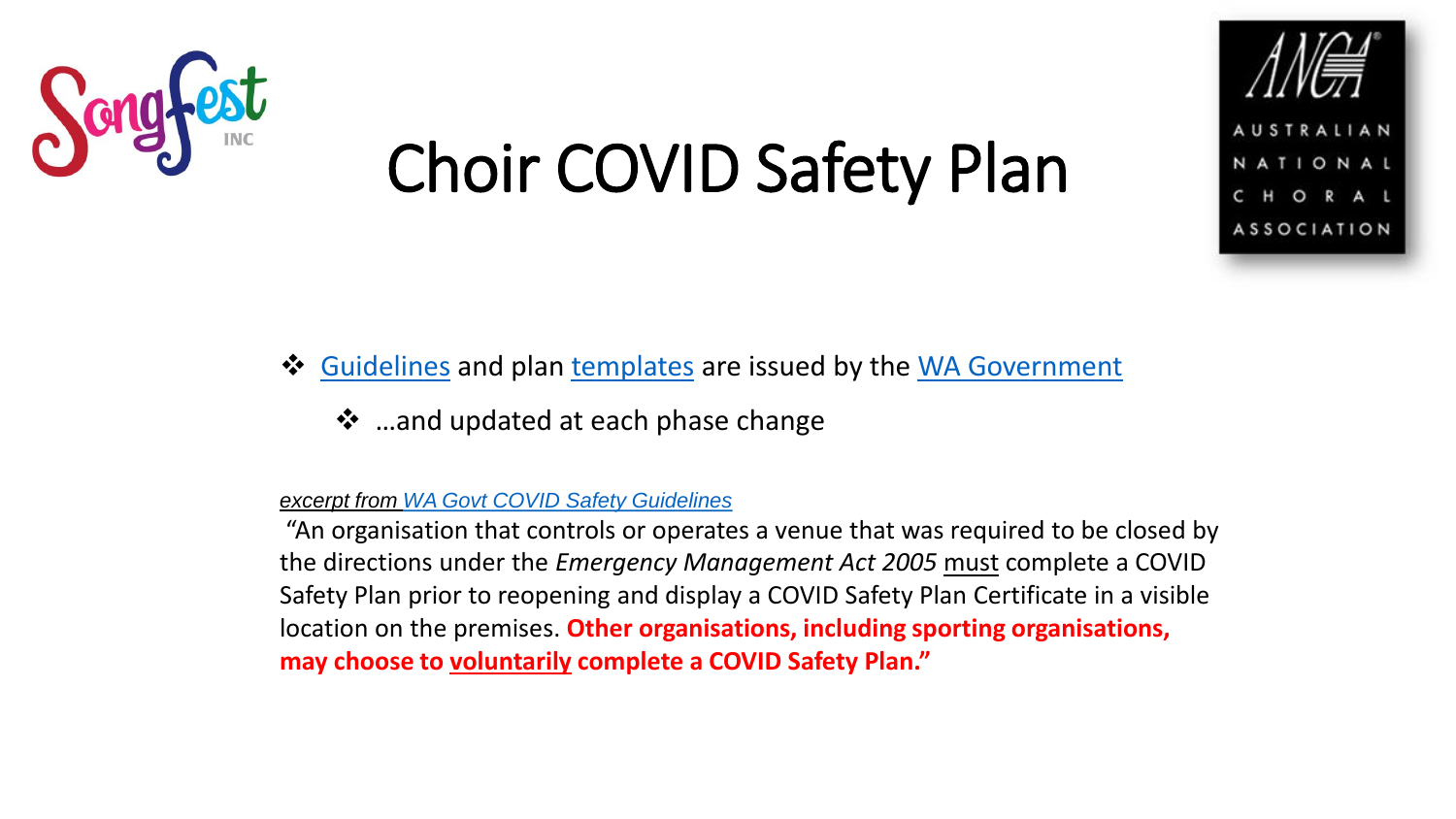



*excerpt from [WA Govt COVID Safety Guidelines](https://www.wa.gov.au/sites/default/files/2020-06/COVID-Safety-Guidelines-Phase-4-Sport-and-Recreation_0.pdf)*

"All people and premises are required to mitigate the risks of COVID-19

In addition to having a COVID Safety Plan and displaying a COVID Safety Plan Certificate, Sport and Recreation premises must:

- maintain a strict limit of a minimum of two square metres (2sqm) per patron
- **maintain hygiene and frequent cleaning**
- **• carefully manage shared spaces to ensure physical distancing**

We all need to do our part to comply with these requirements and help mitigate the risks of COVID-19"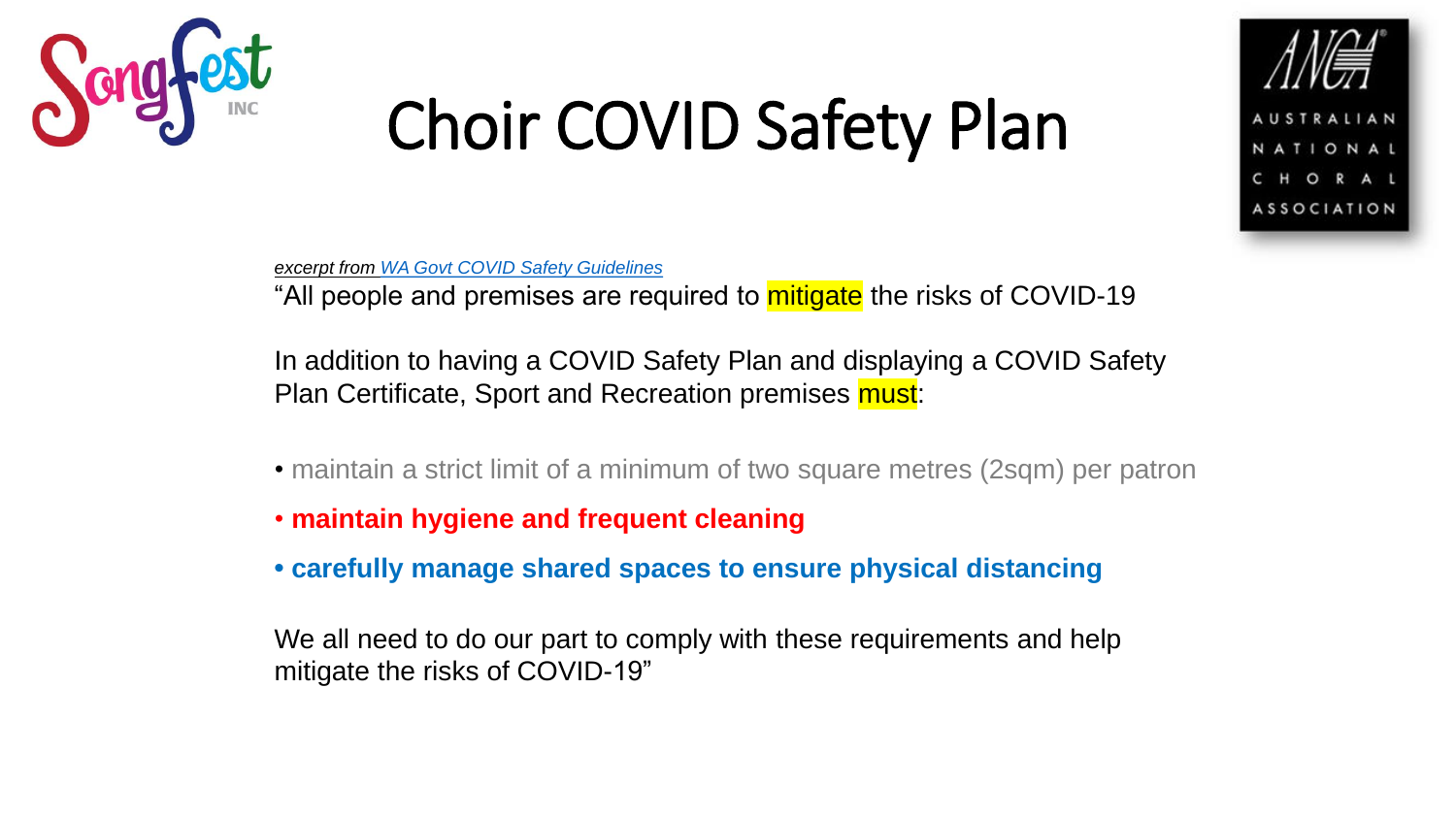



❖ You will likely need more than one plan

Plan A - no community transmission

- comply with hygiene and physical distancing regulations

Plan B - when community transmission of COVID resumes

- what extra mitigation steps can we take?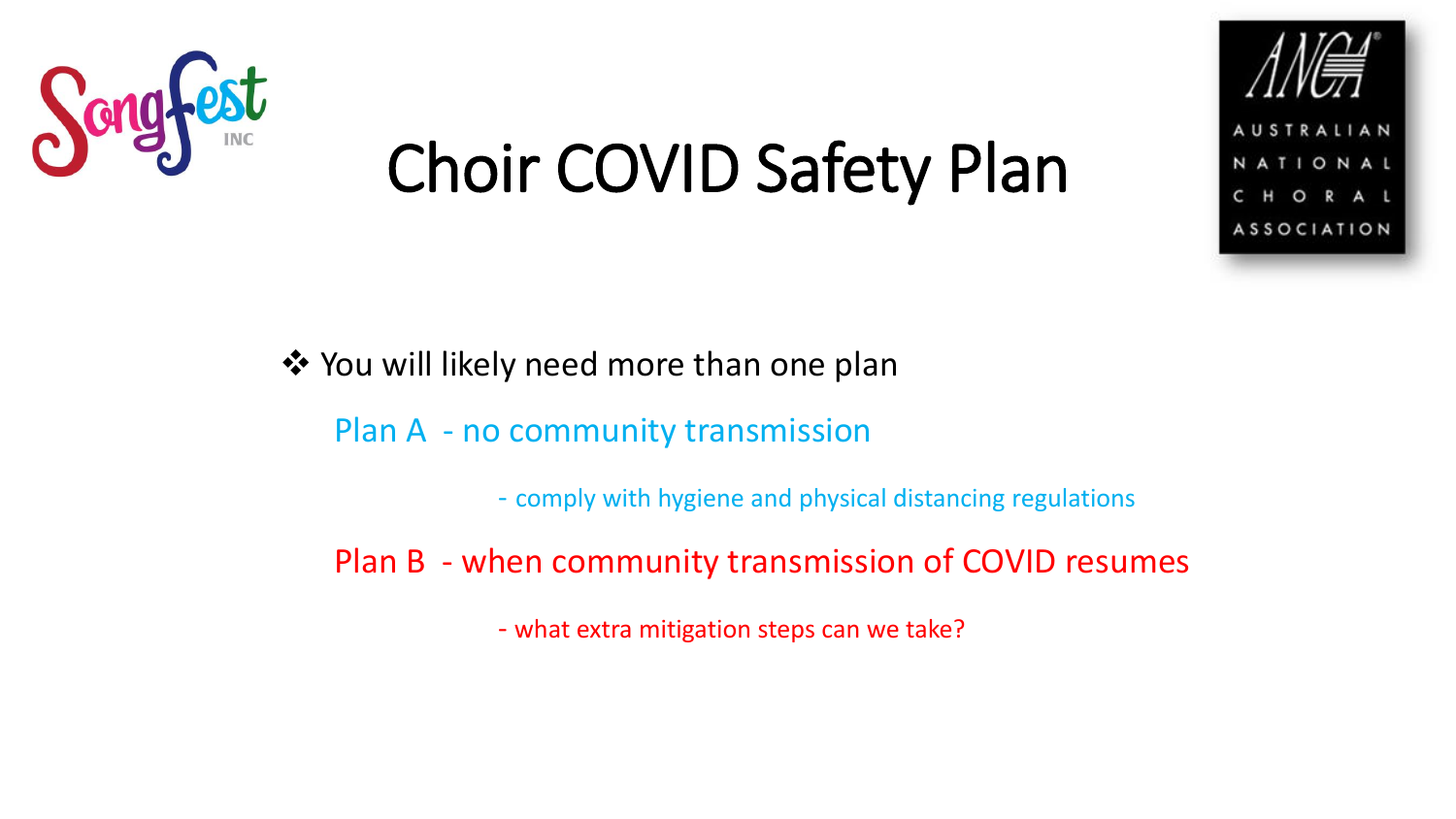





### **Sport and Recreation** ◯ COVID Safety Plan

Please use the following form to document your plan for how your staff and patrons will be kept safe during the COVID-19 pandemic.

#### Premises name:

 $\mathbf{2}$ 

3

**WA.gov.au** 

has a maximum capacity of Number: following Phase 4 safety requirements:

patrons and agrees to the

We're all

in this



**Maintain physical distancing** 

Maintain hygiene standards and conduct frequent cleaning

Carefully manage shared spaces to ensure physical distancing

Refer to the COVID Safety Guidelines: Sport and Recreation for information on the expectations for COVID Safety Plans, including the application of the patron limit, and to assist you in completing this plan. These are available at wa.gov.au

Discuss and share relevant details of your plan with staff, contractors and suppliers so everyone is aware of what to do and what to expect.

The COVID-19 pandemic is an evolving situation review your plan regularly and make changes as required.

 $\left( 4 \right)$ Print and display the COVID Safety Plan Certificate available at the end of this form.





### COVID Safety Plan p1

Input your choir name

Max capacity for singing discussed later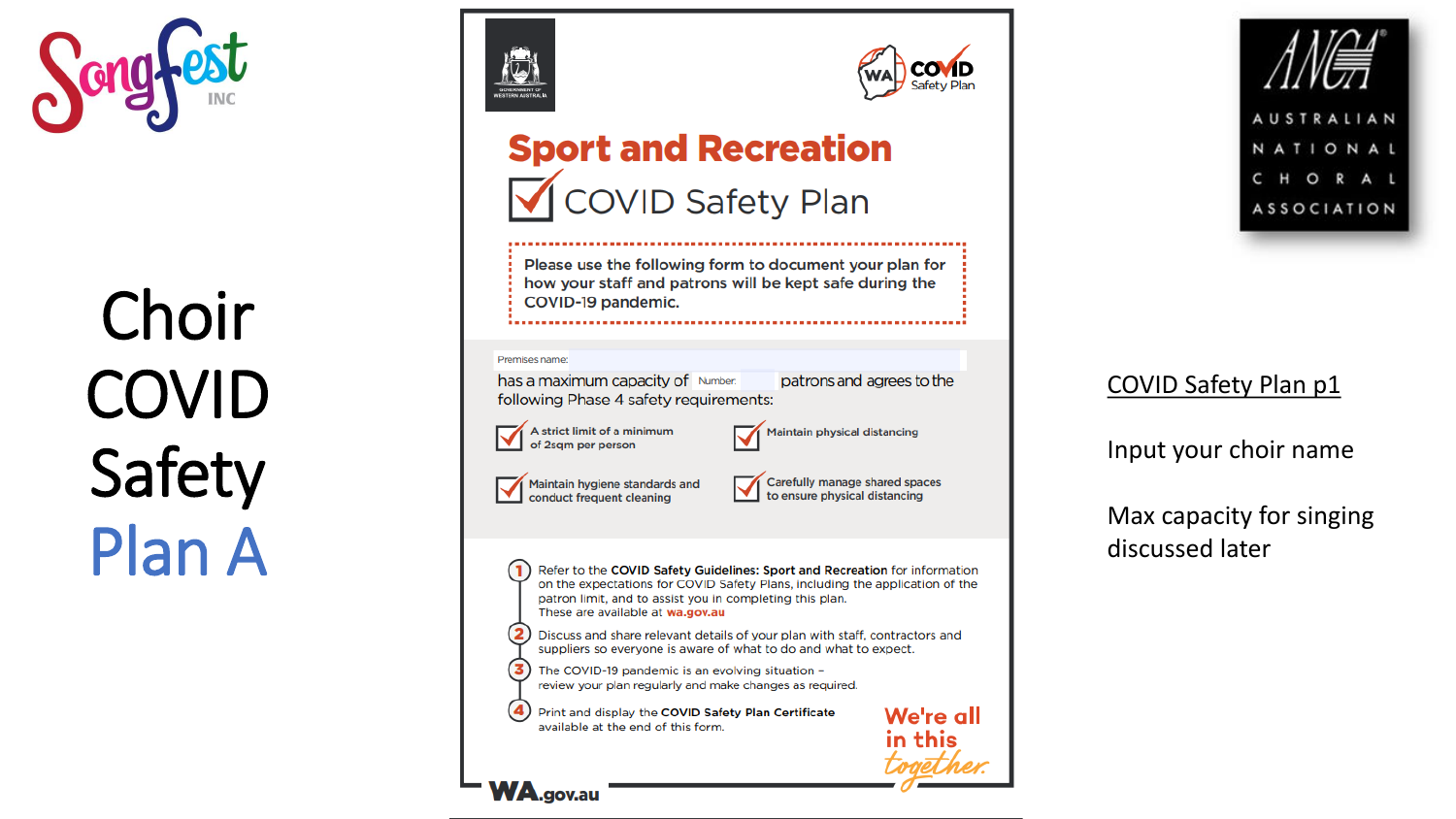

### Page 2 Box 1 - Physical distancing

AUSTRALIAN

NATIONAL CHORAL

**ASSOCIATION** 

| <b>Premises details</b><br>Premises name: |                  |
|-------------------------------------------|------------------|
|                                           | Prepared by:     |
| Type of premises:                         | Position title:  |
| Street address:                           | Completion date: |
| Contact no:                               | Revision date:   |
| Fmail:                                    |                  |

\* For the sections below, please complete the form and attach additional pages or information as required.

#### 1. Physical distancing

• What will be done to implement physical distancing guidelines?

Consider: physical distancing for staff and patrons; occupancy limits based on 2sqm requirements; management of waiting areas etc.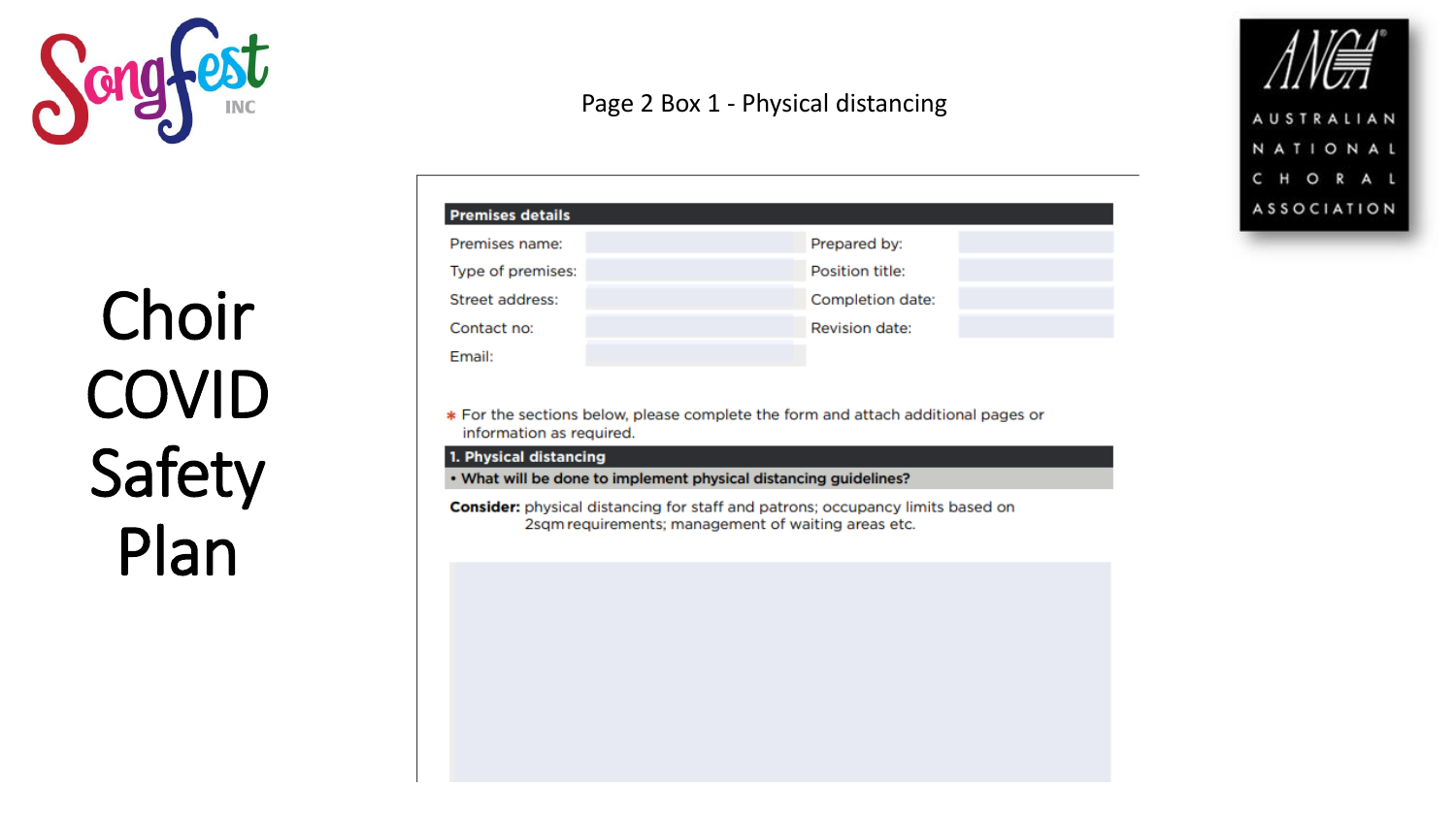

#### *excerpt from WA Govt COVID Safety Guidelines*

### **1. Physical distancing**

 *Physical distancing. Numbers will be limited to 1 patron per 2 square metres. o Have you calculated the total area of your public spaces and determined the maximum number of patrons permitted?* 

### o **Is the furniture arranged to maintain 1.5 metre physical distance?**

o Are there physical distancing markers on the floor in areas where customers queue?

o Consider how you will manage staff in enclosed areas, are there any issues regarding staff numbers in staff areas?

o Have you identified all situations, tasks and processes where staff and others interact closely with each other and made any modifications if required?

### o **Have you put in place measures to communicate and remind staff singers of the need to practise physical distancing?**

o Have you reviewed shift arrangements to reduce interaction between staff?

o **Have you reminded staff to ensure physical distancing is maintained during break times?**

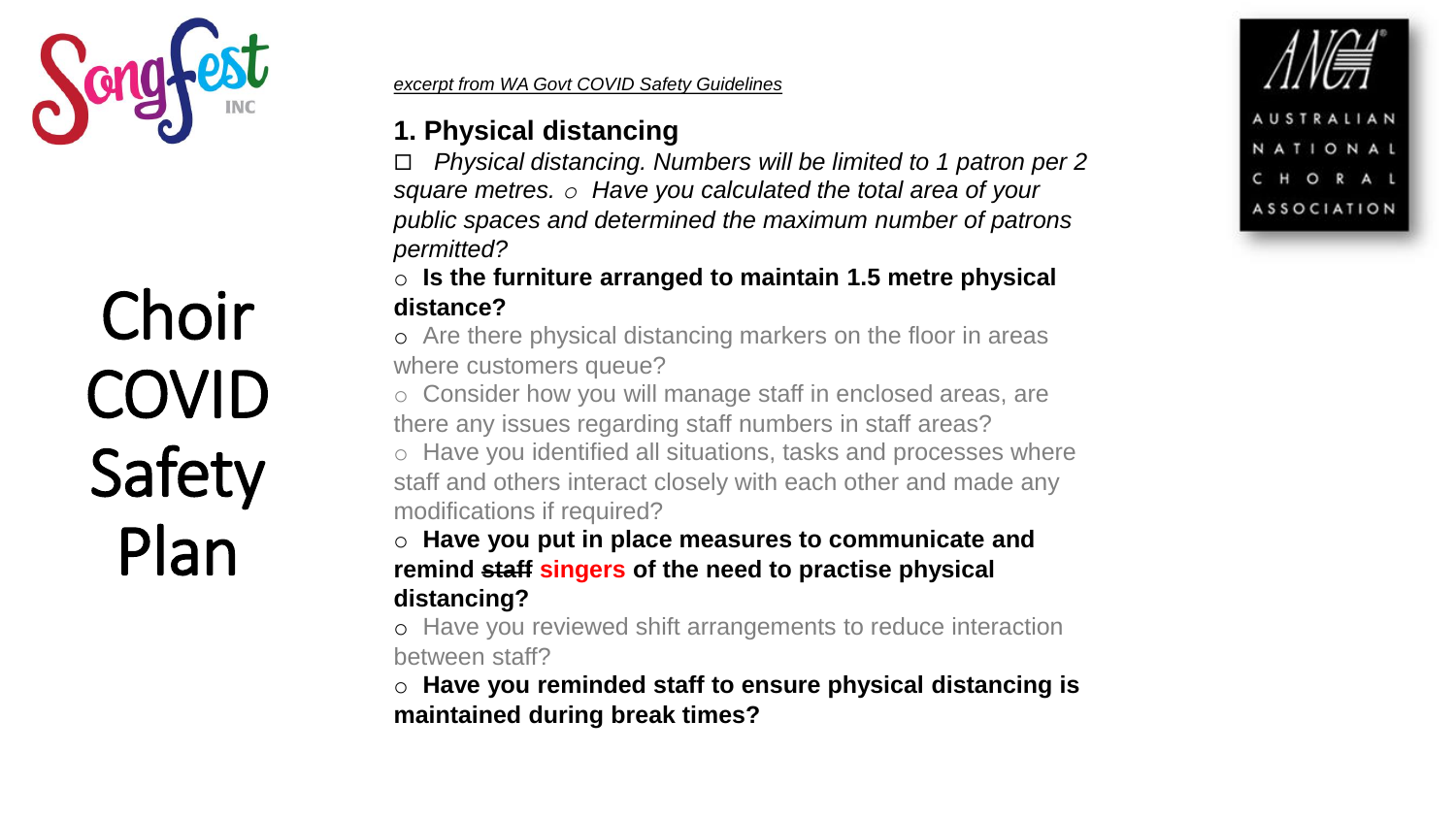

**Draw up a plan of your rehearsal space**







| hall dimensons (m)    | 7 12                  |
|-----------------------|-----------------------|
| area of hall          | 84 m2                 |
| max no. allowable     | 42 by govt regulation |
| max no. $\omega$ 1.5m | 36 singers + director |
| m2 per person         | $2.4 \, \text{m2}$    |

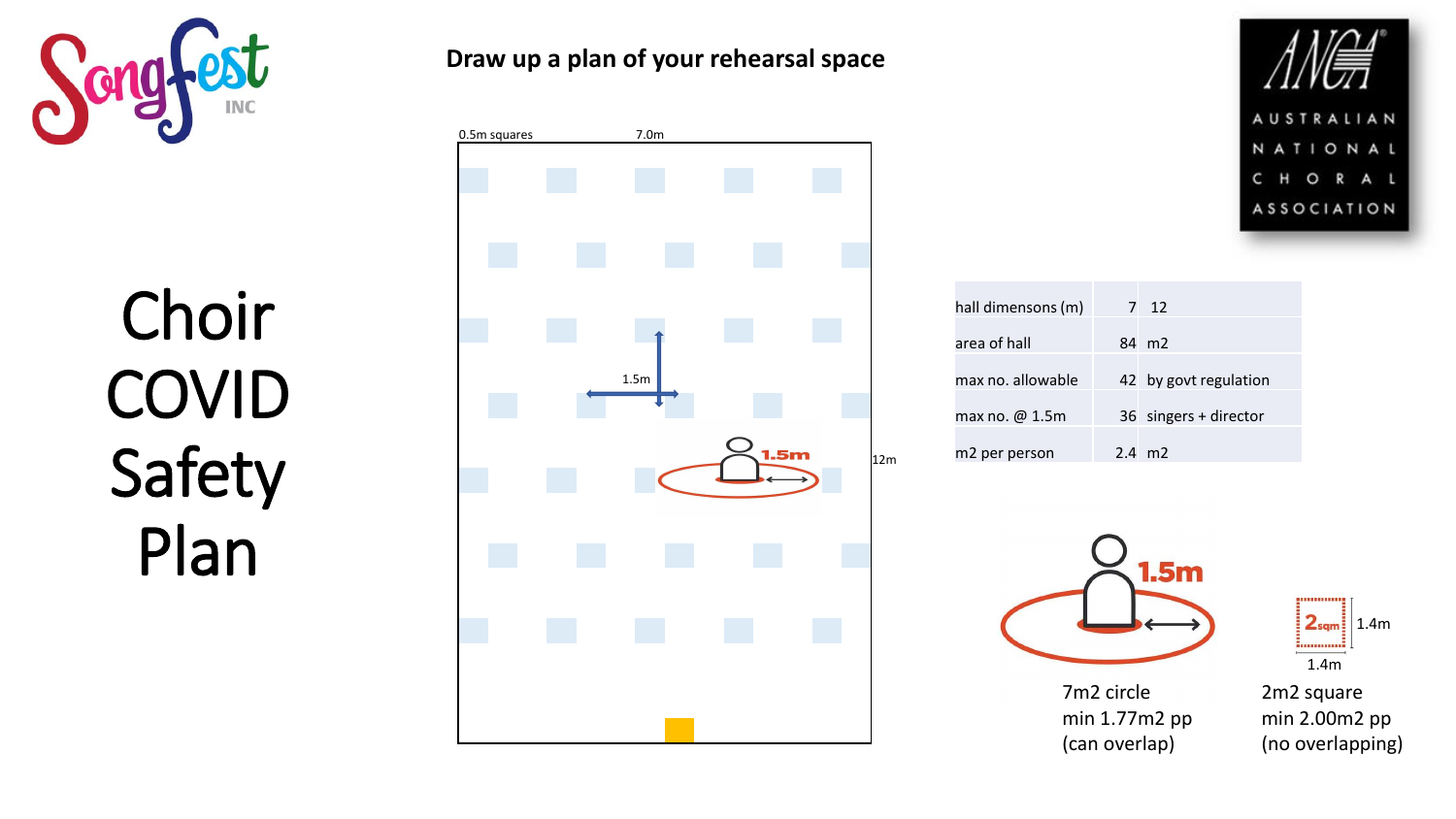

### **Page 2 Box 2 - Hygiene**

#### 2. Hygiene

• How will you ensure required hygiene standards are maintained?

**Consider:** hygiene protocols and practices; supply of cleaning and sanitiser products etc.

### **2. Hygiene**

**If your premises has their own Safety Plan, you may only need to note that you will follow their Safety Plan**

AUSTRALIAN NATIONAL

CHORAL

**ASSOCIATION** 

□ Good hygiene

o **Are adequate hand washing and hand sanitising stations provided?** Check hand washing facilities are in good working order and adequately stocked (soap, hot water, paper towel, hand sanitiser)

o Has signage about hand hygiene been provided?

o Are processes in place to regularly monitor and review hygiene stations/measures?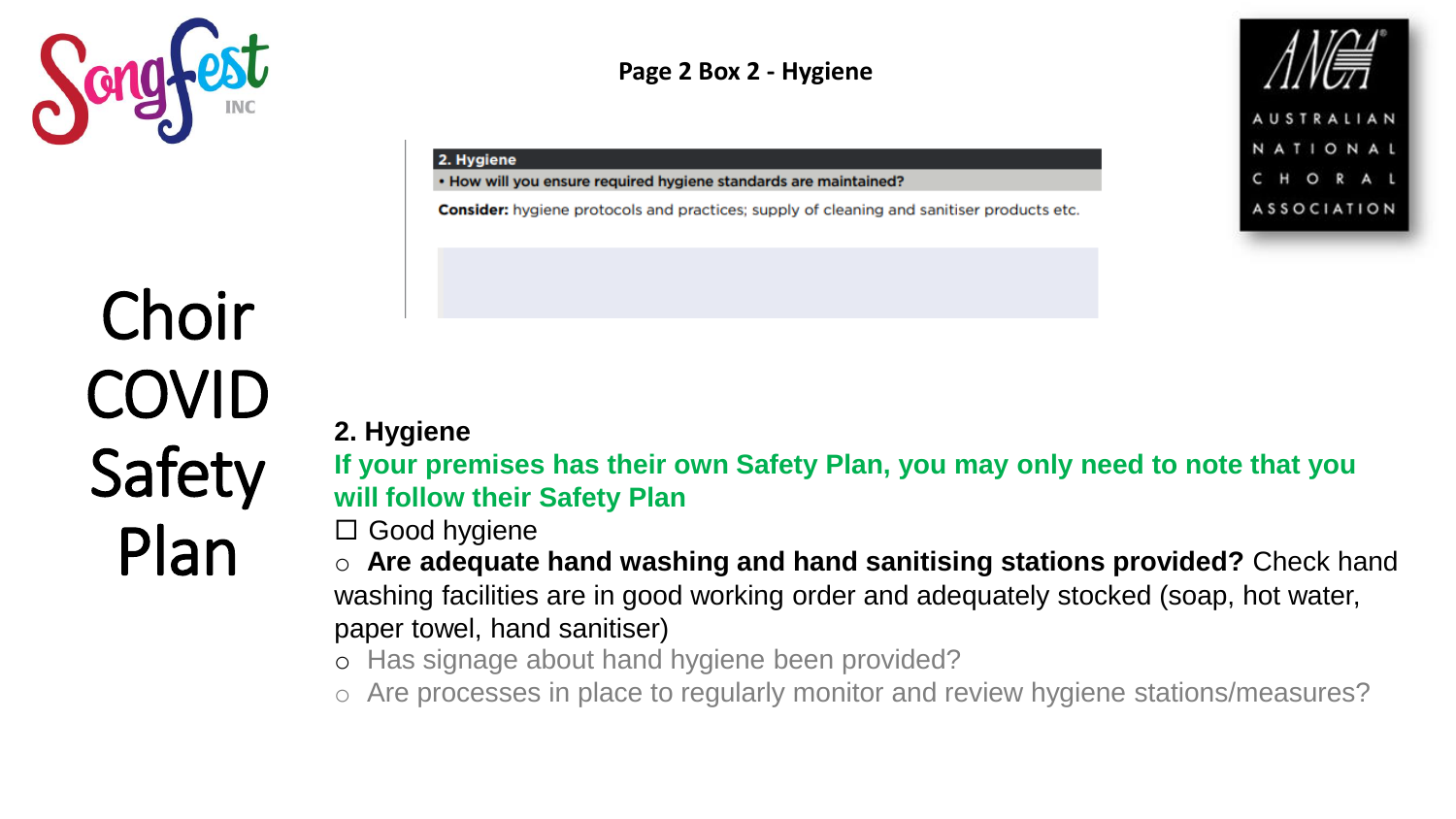

### **Page 2 Box 2 – Hygiene cont…**

### **Cleaning and sanitisation**

o Have you considered the frequency of cleaning for public areas?

o **Are procedures in place for thorough** and regular **cleaning of common surfaces, 'high touch' items and shared amenities e.g. handles, tables, chairs and toilets?** *Produce a choir roster to do this*

o Have communal items been removed where possible e.g. self-serve stations (cutlery, water, condiments)?

o **Does your business have appropriate cleaning products and** 

**equipment** to perform cleaning and disinfection e.g. detergent, disinfectant, food grade sanitiser, PPE where appropriate? *See notes in guidelines*

### o **Are all food contact surfaces effectively cleaned and sanitised?**

o Have you instructed staff to clean personal property e.g. phones and keys?

**Personal Protective Equipment (PPE)** 

- o Where you have identified the need for PPE, do you have adequate stock?
- o Have staff been adequately trained in how and when to wear PPE?

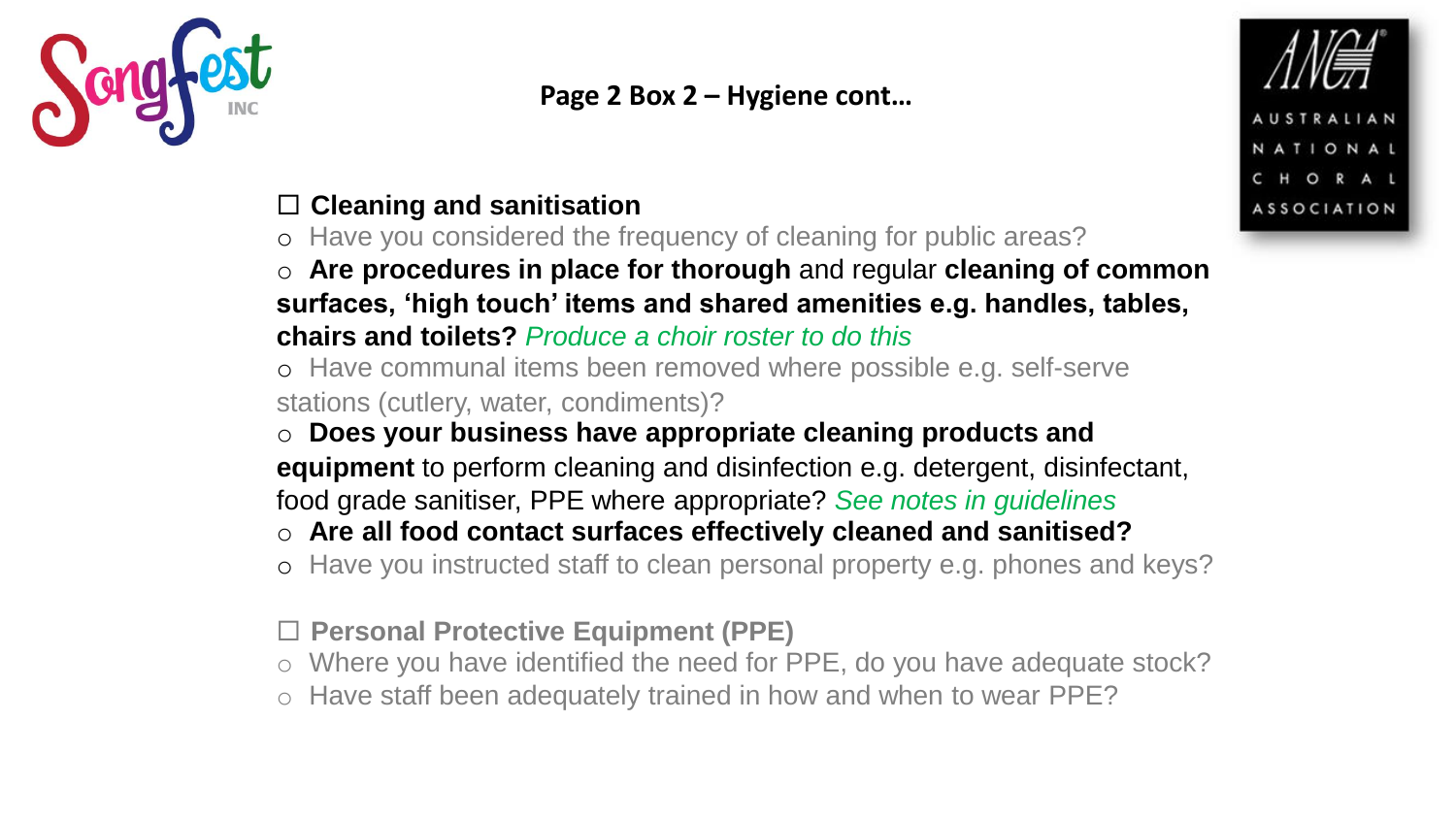

### **Page 3 Box 3 – Training and education**



#### 3. Training and education

. How will you ensure all your workers know how to keep themselves and others safe from exposure to COVID-19?

**Consider:** staff training; records of training; additional education; signage; guidance material etc.

## Choir COVID Safety Plan

### **3. Training and education**

Have you provided information to staff on your COVID safety procedures and what is expected of them?

Where appropriate, have staff completed training?

**Have you provided clients with information on your COVID safety procedures, including not attending the premises if unwell?**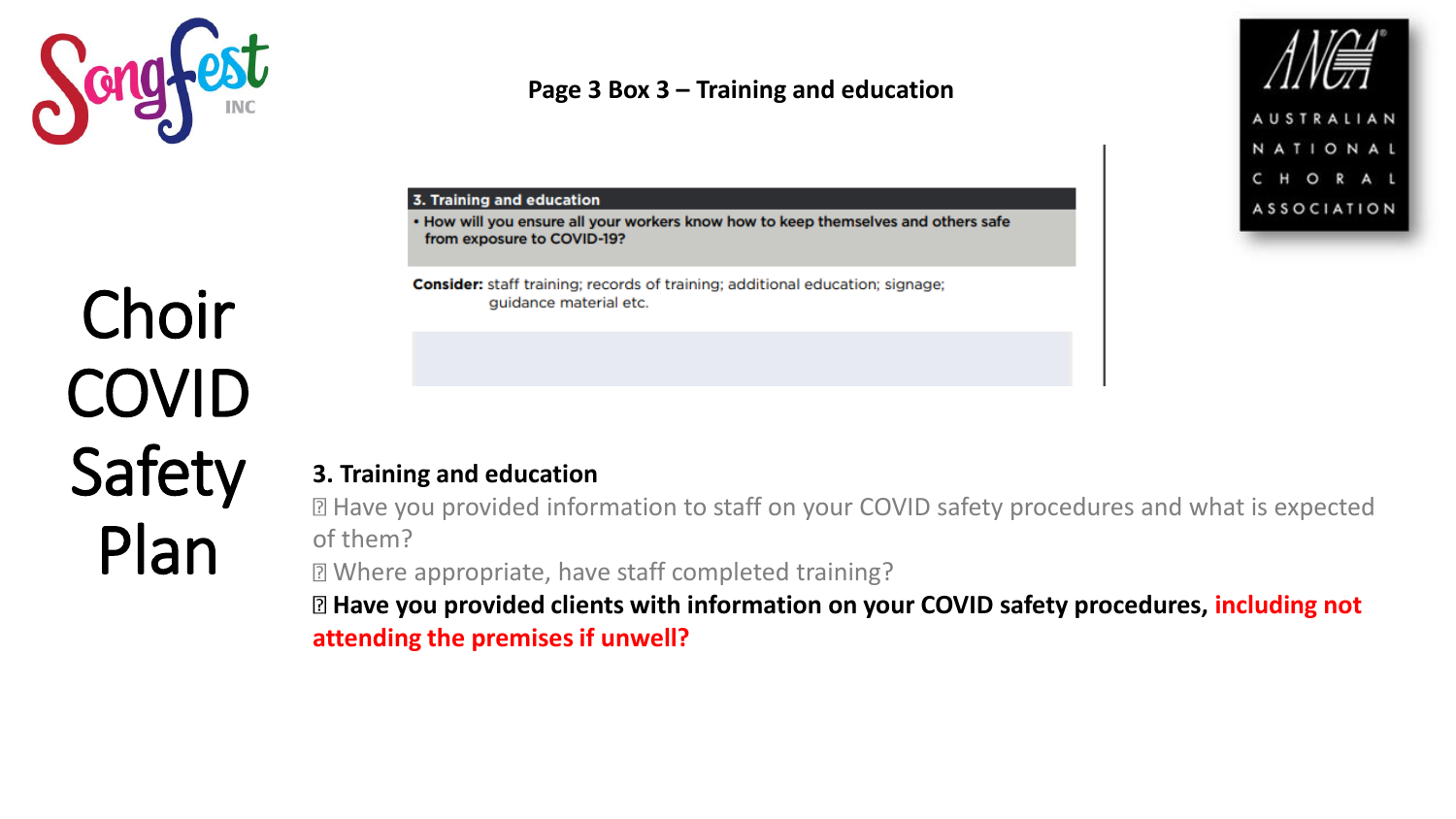

### **Page 3 Box 3 – Training and education cont…**



### **Additional ideas for your Choir COVID Safety Plan**

- *Will we circulate specific requirements to all members of the choir via electronic communication?*
- *Will we hold a short briefing on different aspects of the plan at the start of each rehearsal?*
- *Will we share additional resources provided by The Australian Infection Control Training as per [the following link? https://www.health.gov.au/resources/apps-and-tools/covid-19-infection](https://www.health.gov.au/resources/apps-and-tools/covid-19-infection-control-training)control-training*
- *Will we incentivise singers not to attend rehearsal when they are feeling even the slightest bit unwell?*
- *Will we discuss with the choir how we will hold each other accountable to abiding by the agreed plan, even when the risk seems negligible, in a respectful and positive manner?*
- *Will we develop a roster for the additional tasks required to share the load within the choir?*
- *Will we require singers to leave the rehearsal space in an orderly way (closest to the exit first) and not to congregate outside the rehearsal space? Who will manage this?*
- *Will we support our MD to get additional training in online rehearsal techniques?*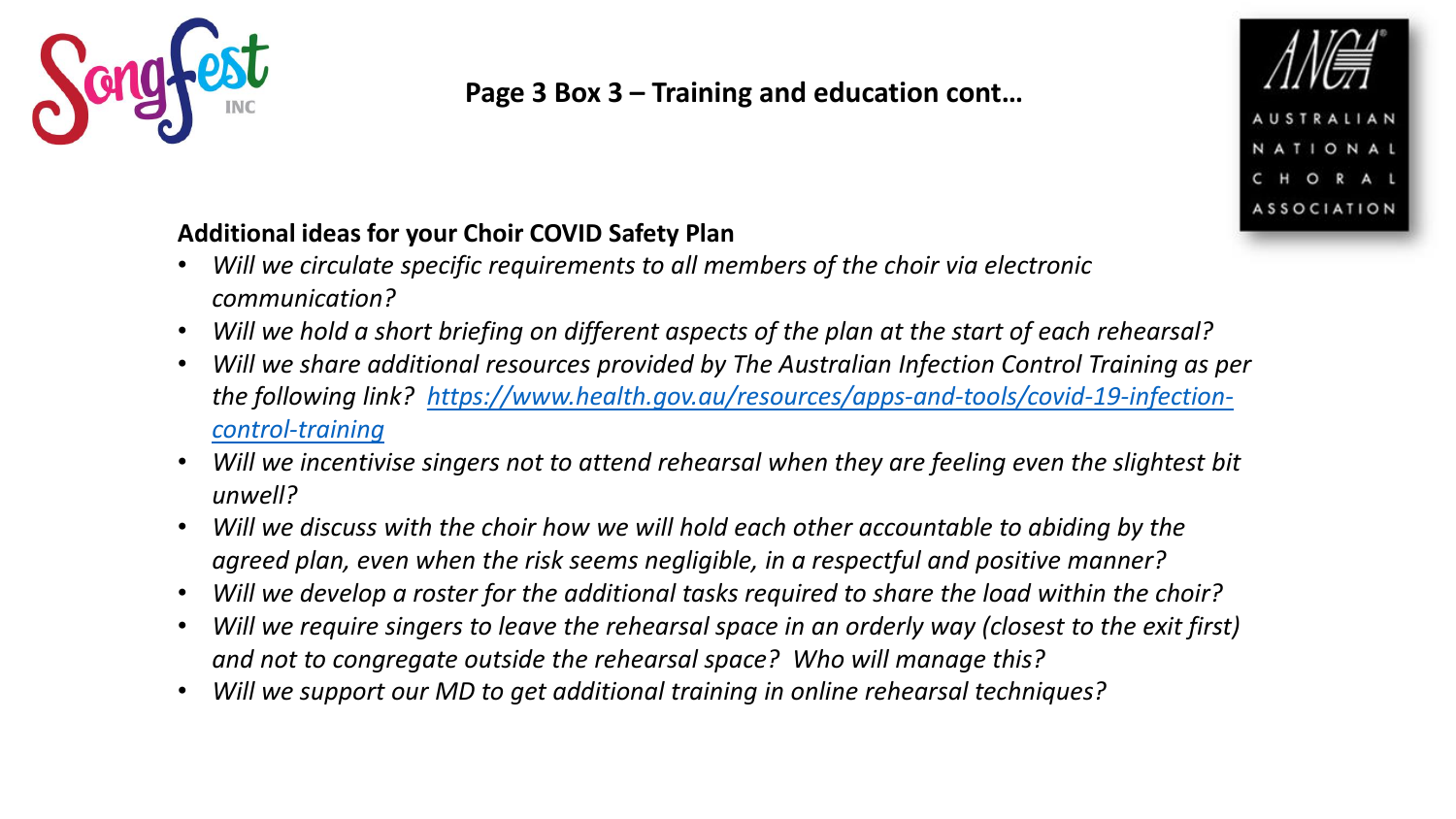

### **Page 3 Box 3 – Training and education cont…**



### **Training and education**

- Many of the provisions of your plan will require your members to change their behaviour.
- This is a significant leadership challenge and requires the support of all leaders in your choir.
- A multifaceted approach is generally most effective as different people adopt change at different rates and learn in different ways.
- Maintaining the distancing and hygiene provisions tells your vulnerable singers that you care about their welfare.
- If your choir cannot maintain mitigation measures it could cause vulnerable singers to leave your choir when any risk of community transmission reappears.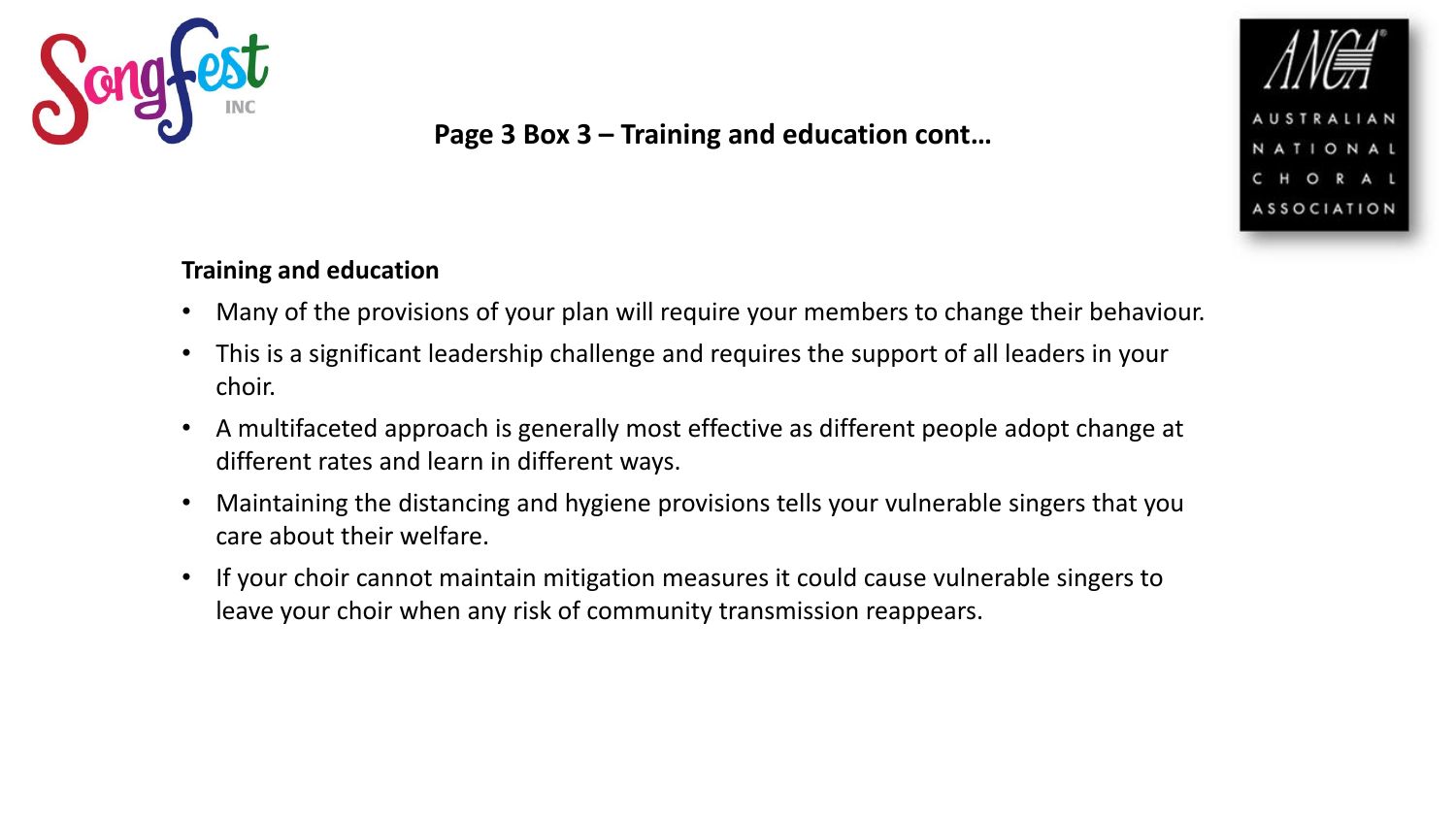

### **Page 3 Box 4 – Compliance**

| Yes<br>No.<br><b>Comments:</b> | 4. Compliance<br>. I am aware that in addition to the legal obligations arising from the Emergency<br>Management Act 2005 and the Directions made under that Act, I must continue to comply<br>with relevant existing legislation and regulations, including WorkSafe legislation. |  |
|--------------------------------|------------------------------------------------------------------------------------------------------------------------------------------------------------------------------------------------------------------------------------------------------------------------------------|--|
|                                |                                                                                                                                                                                                                                                                                    |  |
|                                |                                                                                                                                                                                                                                                                                    |  |
|                                |                                                                                                                                                                                                                                                                                    |  |

#### **4. Compliance with existing legislation and regulations**

Is your business continuing to meet obligations under existing legislation? Have you contacted your local government authority, the Department of Health, or WorkSafe if you are unsure of public health or occupational health and safety requirements?

**AUSTRALI** 

NATIONAL CHORAL **ASSOCIATION**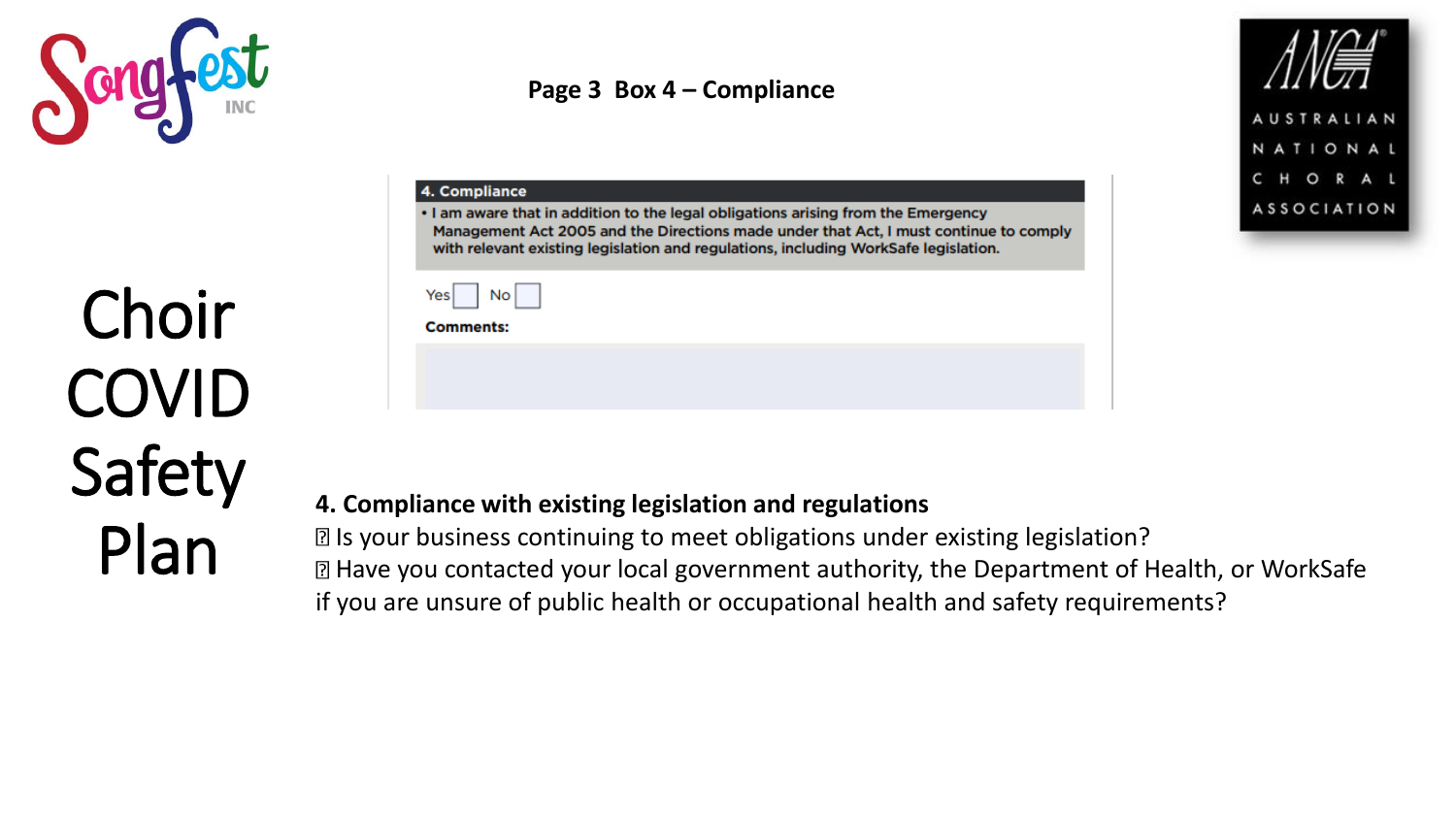

### **Page 3 Box 5 – Response Planning**

#### 5. Response planning

• How will you respond to an exposure or suspected exposure to COVID-19 within your premises?

**Consider:** records of patrons; cleaning procedures; referrals to relevant authorities; regular review of procedures etc.



### **Monitor symptoms**

o Have you put up signs about the symptoms of COVID-19 in the workplace?

o Have you advised staff stay home if they are unwell?

o Have you advised staff to disclose if they have been in close contact with a person who has or is being tested for COVID-19?

### **Contact tracing**

o Are you maintaining booking records of clients for the purposes of contact tracing?

o Are you maintaining a record of staff working on the premises?

### **Incident response**

o Does your business have written instructions for staff about how to respond to a COVID-19 related incident?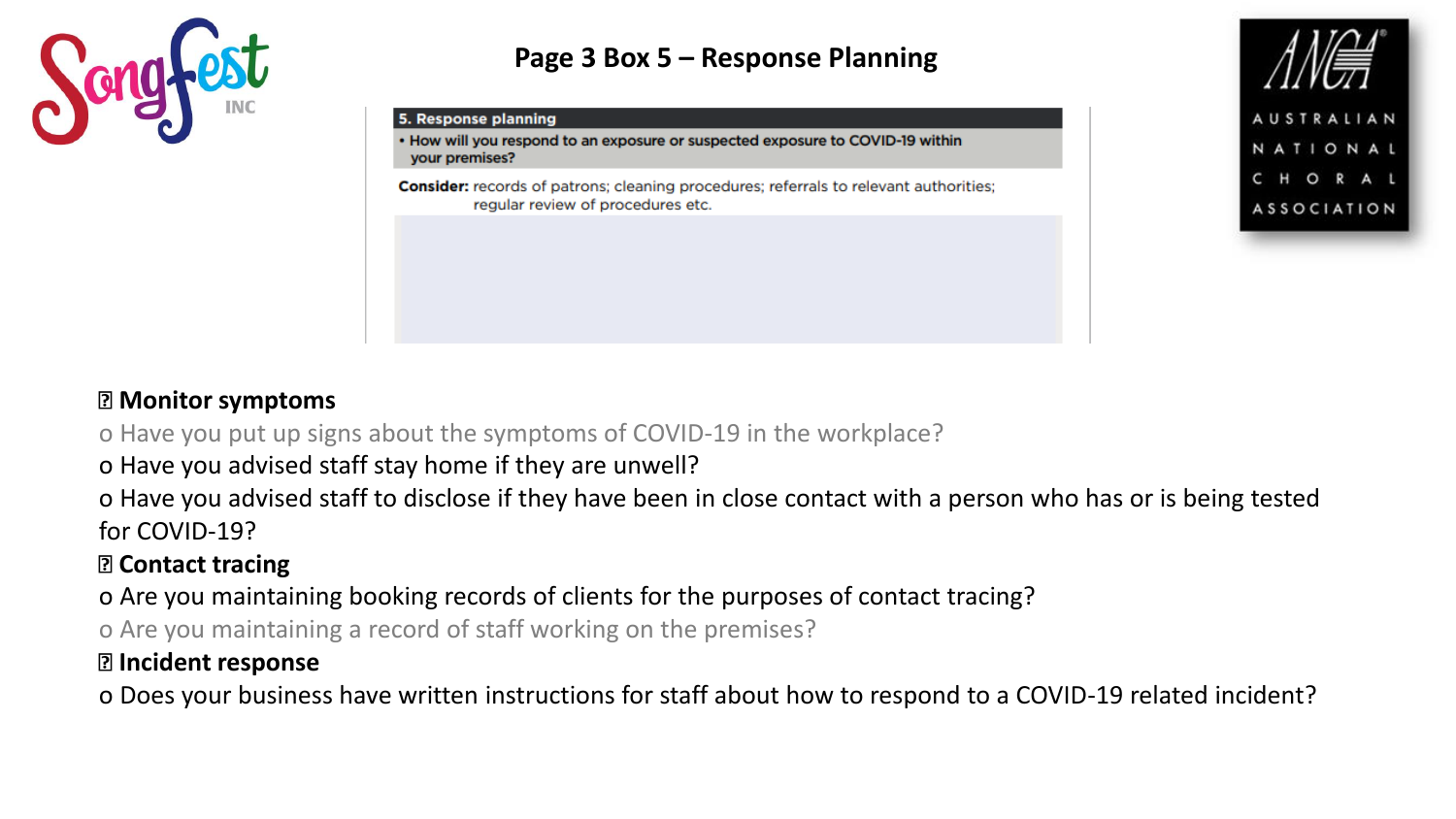

**Page 3 Box 5 – Response Planning cont…**



- There are two elements to an effective COVID Plan
	- One is minimising the spread of the virus.
	- The other is the speed with which the close contacts of an infected person can be identified and isolated.
- Contacting the health authorities if a choir member contracts the virus is mandatory. Whether your choir will take action should a close contact of a choir member contract the virus is up to you.
- (Elements in italics are optional and may be adopted as each choir sees fit. Insert names of responsible people as indicated by [*NAME*] below.)
- Maintain attendance records:
- We will keep an attendance record for each rehearsal for at least 4 weeks. [*NAME*] will be responsible for this or their delegate. These records will not be used for purposes other than contact tracing.

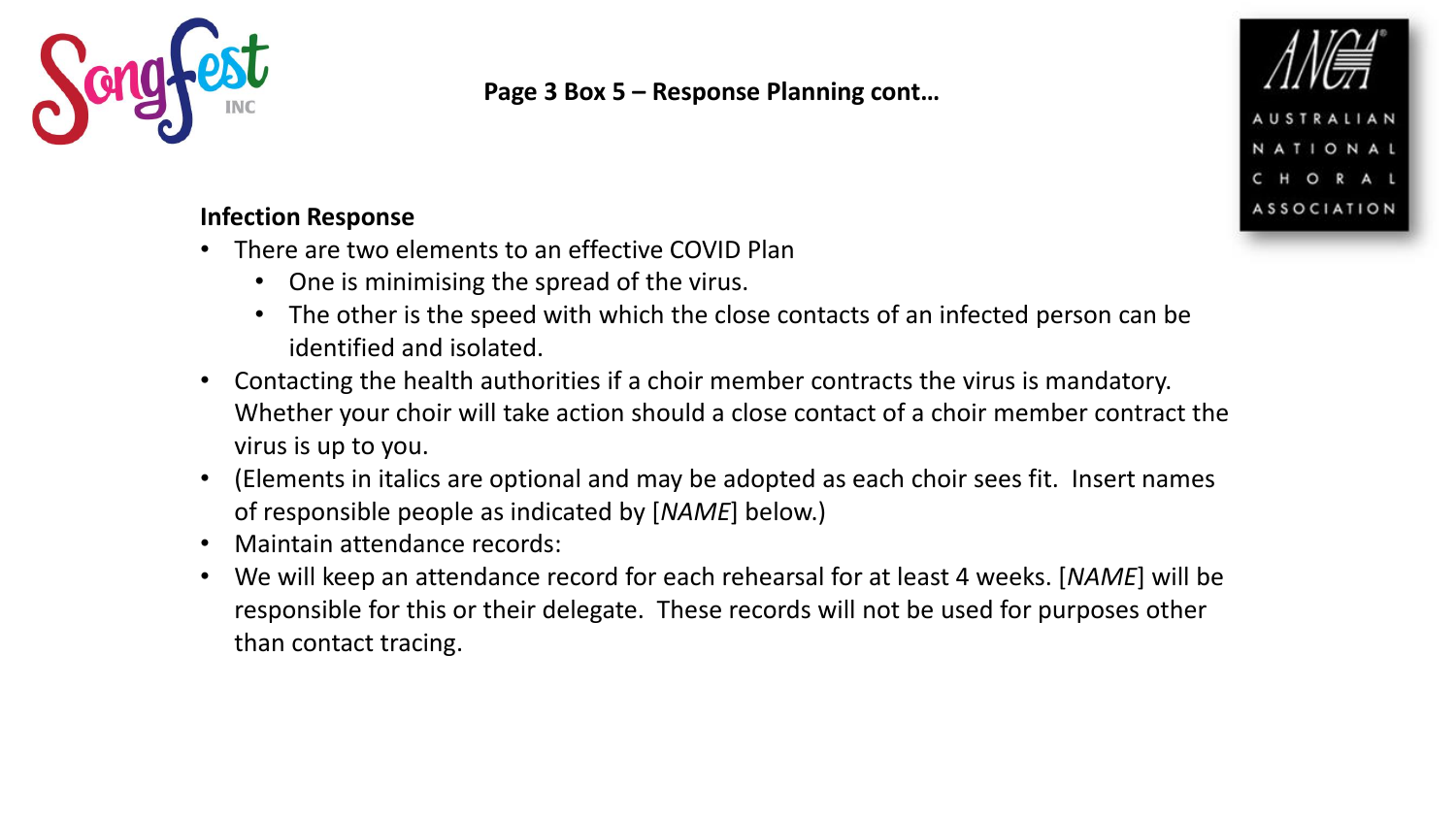

### **Page 3 Box 5 – Response Planning cont…**

- If we are aware that someone in our choir is diagnosed with a case of COVID-19 [*NAME*] will ring the COVID-19 Public Hotline on 13COVID (13 26843) and follow the advice of public health officials.
- *If someone attends rehearsal and displays any symptoms will they be required to leave the rehearsal immediately?*
- If this occurs [*NAME*] will call the state public health unit by contacting the COVID-19 Public Hotline on 13 COVID and follow their advice.
- We will clean and disinfect the rehearsal space in accordance with our hygiene plan.
- *Will we cease rehearsals for 2 weeks after any member of the choir (who was attending live rehearsals) tests positive?*
- In the event that public health ask for our attendance records [*NAME*] will provide these records upon request.
- *Will we require our members to advise* [*NAME*] *if a close contact is diagnosed with the virus? What will we do as a choir if a close contact infection is advised? Tell all members? Cancel the next rehearsal as a precaution? Move to live streaming of the next rehearsal with a volunteer core of singers or just the MD leading the session?*

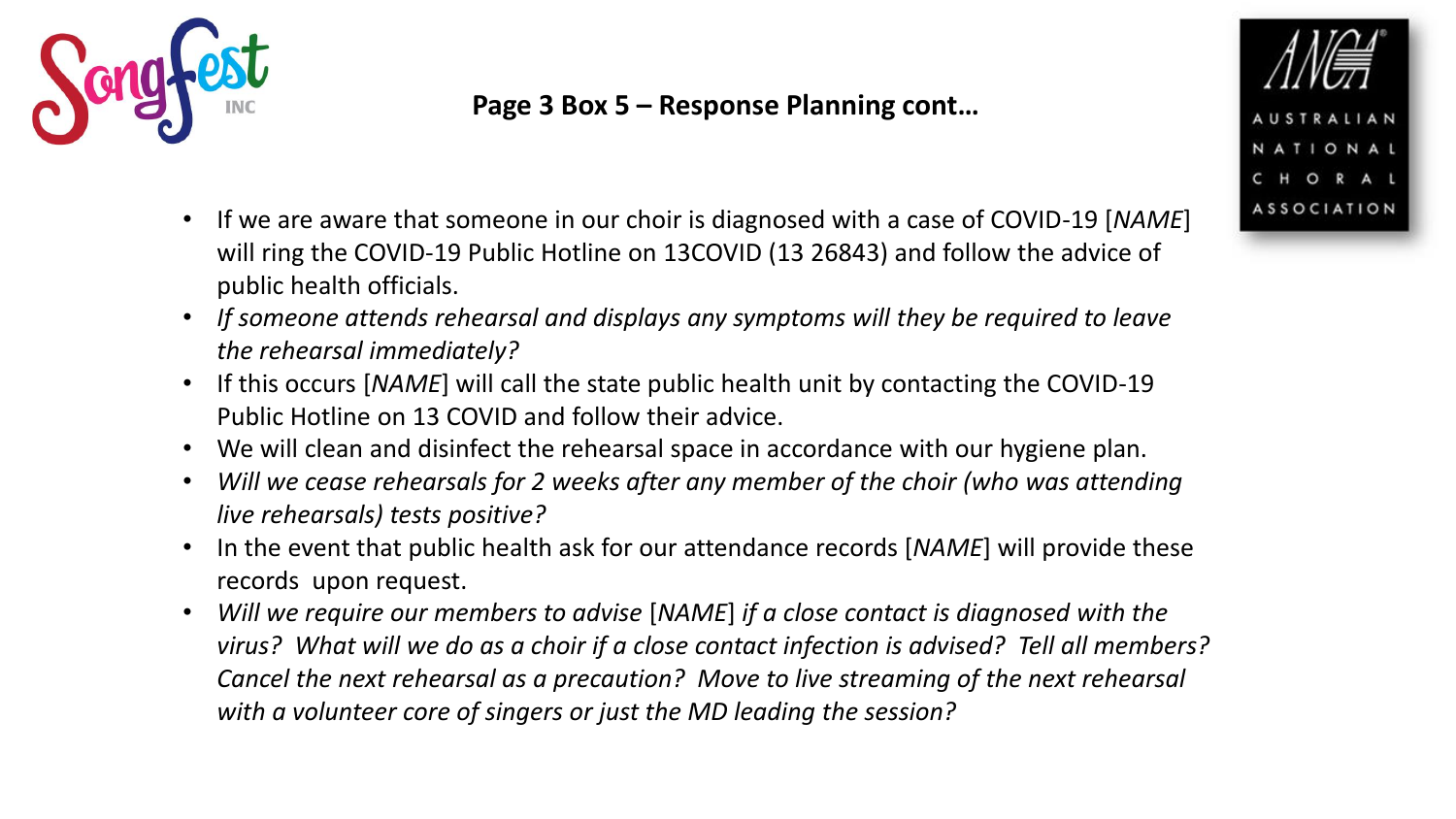

### **Reviews of your Choir COVID Safety Plan**

You will need to review your Choir COVID Safety Plan when;

- Change in govt regulation (eg new phase)
- Change in your venue Safety Plan
- Significant change in community transmissions of COVID
- Positive COVID result for someone in or near your choir

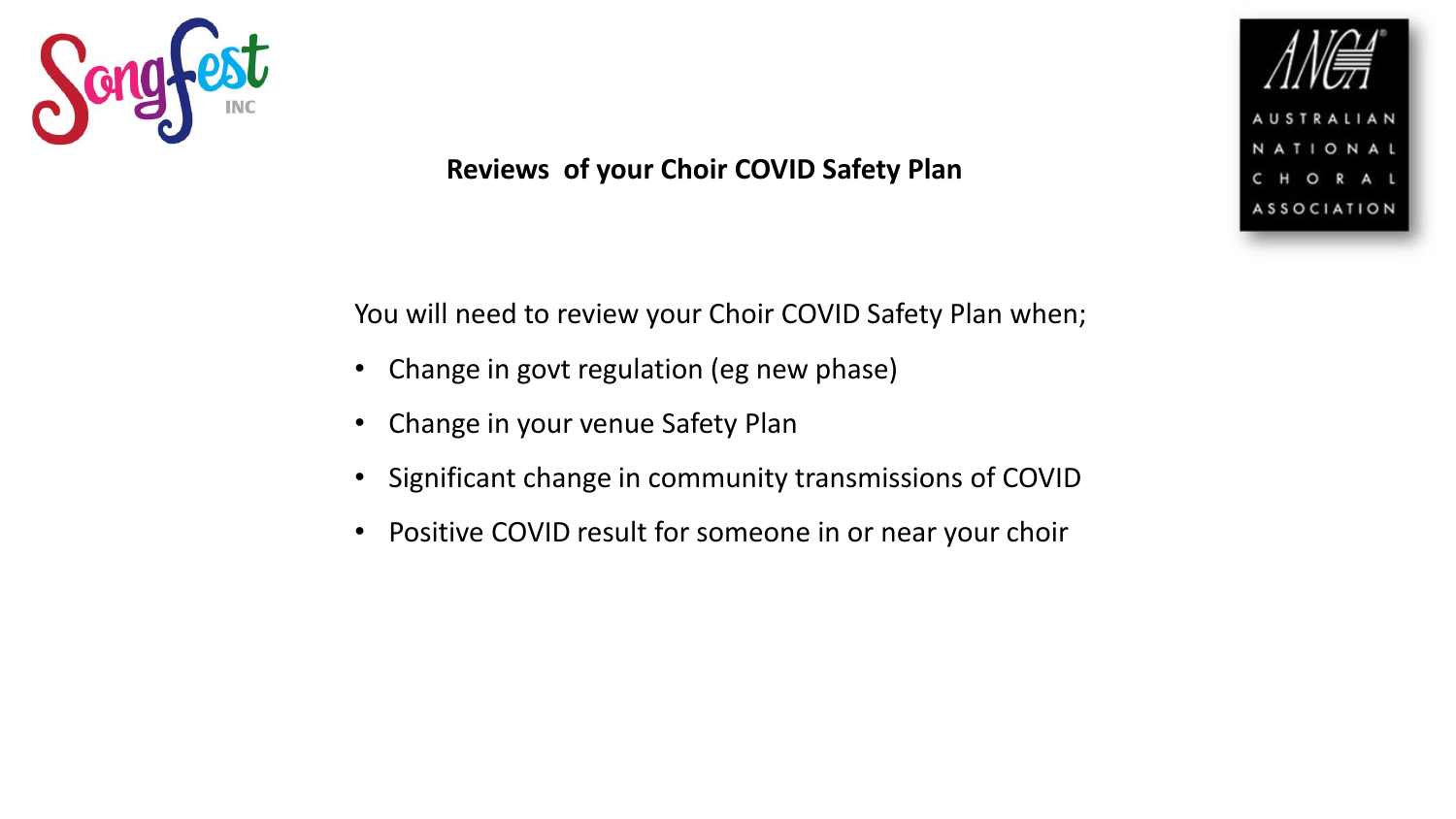





### Page 4 of COVID Safety Plan

This is your Certificate It is official and it will comply with all legal requirements as they are already built into it

> **CONGRATULATIONS!** You have an official COVID Safety Plan in action!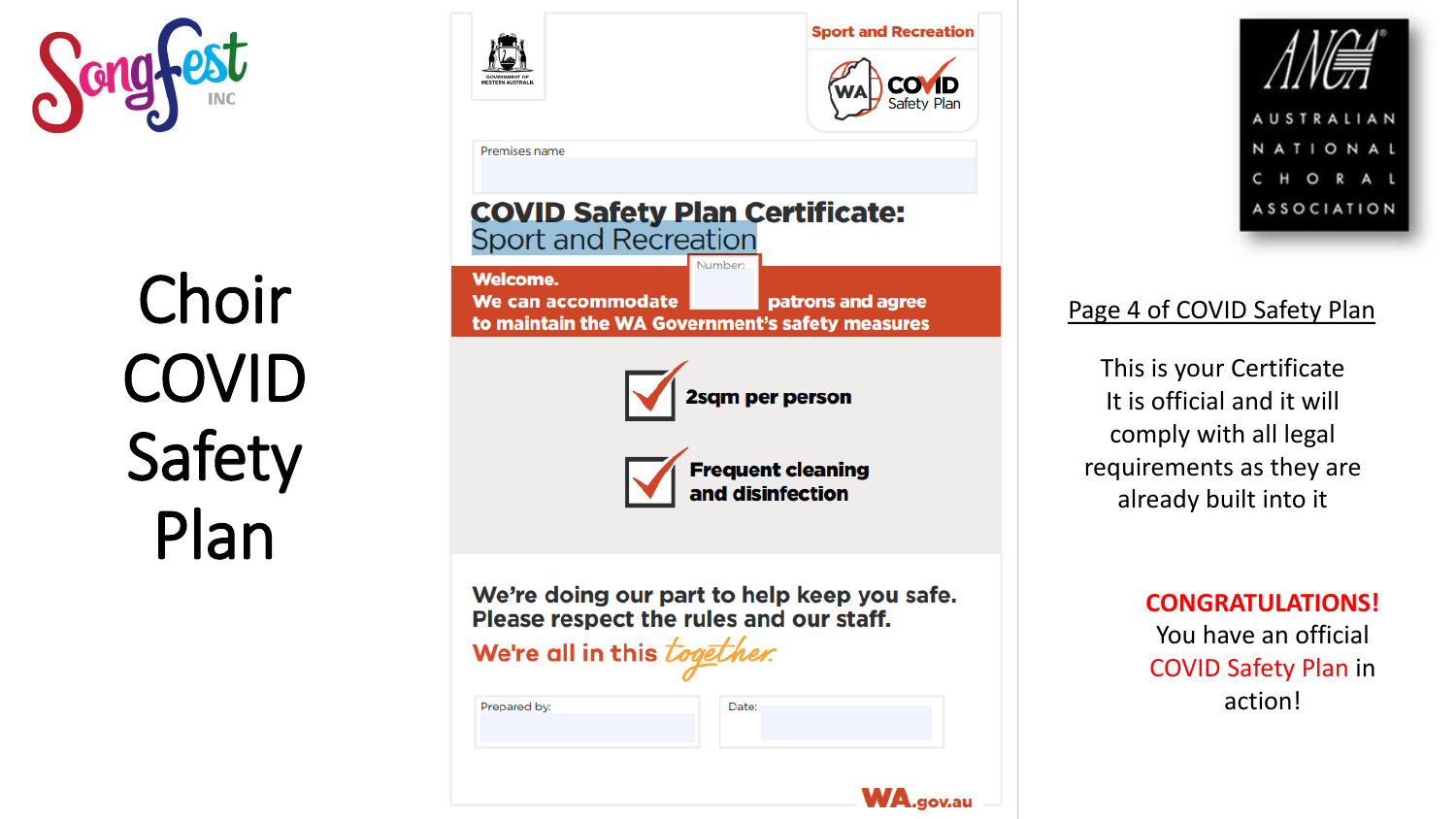

### **Summary of points for choirs**

- Physical distancing
	- Make a sketch of your rehearsal space
- Hygiene
	- *Follow your venue plan, make a roster*
- Training
	- *Discuss your plan with the group*
	- *Do not attend if you are unwell and notify the group*
- Response planning
	- *Advise nominated person of any close contact event*

Keep your Plan A as simple as practically possible

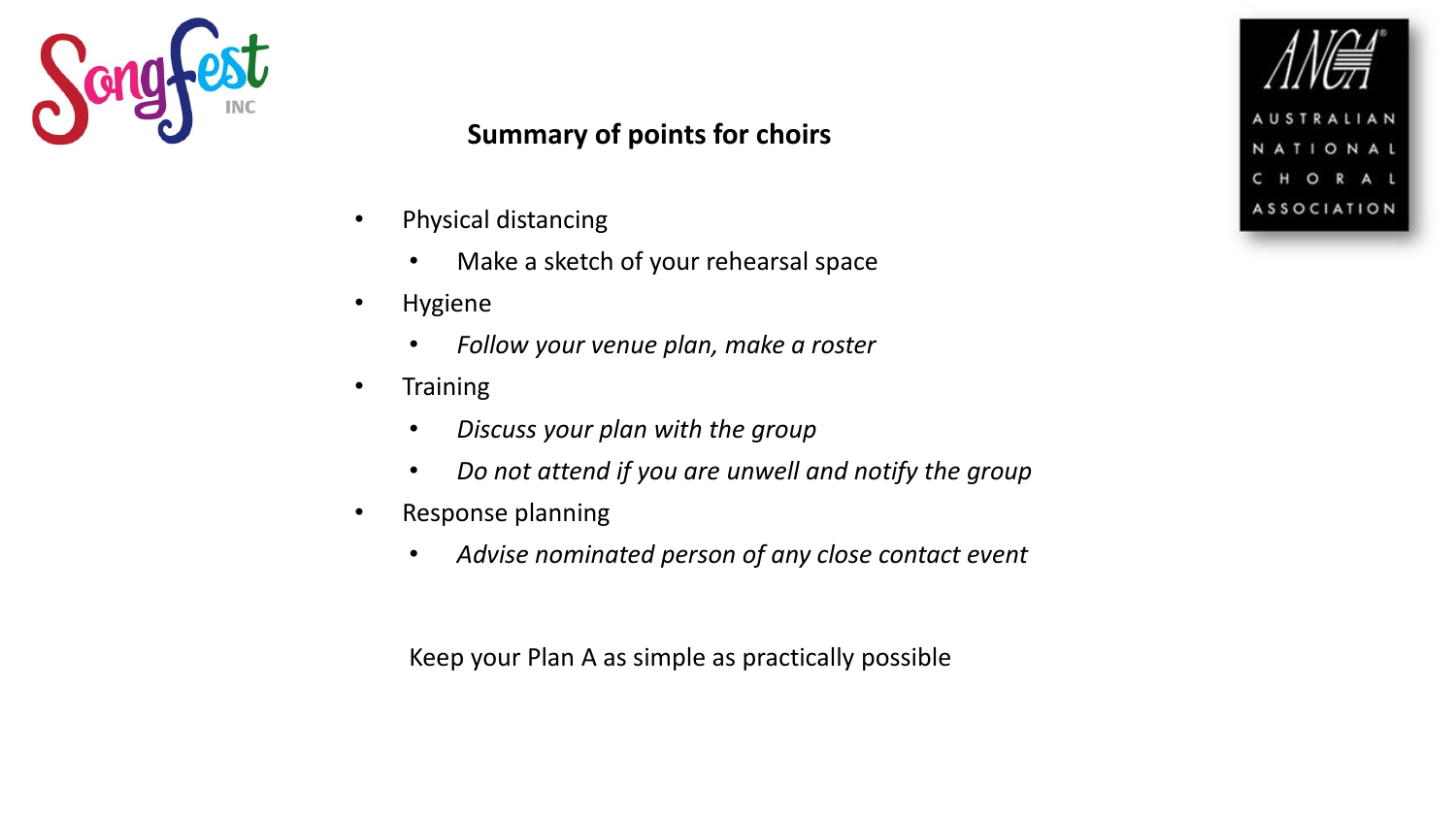

## **PLAN B** *for when COVID returns…*



It is worth taking the time NOW to consider your Plan B

- what you will do if there is community transmission of COVID in WA

What additional mitigation steps can be instigated? *..some possibilities..*

- 1. Rehearsing outdoors
- 2. Ventilation keep doors and windows open *(see diagram on next slide)*
- 3. Moving to larger venue
- 4. Increasing physical distancing
- 5. Wearing masks or other barriers
- 6. Cutting out tea breaks and food handling
- 7. Reducing rehearsal length
- 8. Streaming rehearsals live to those that choose not to attend
- 9. Switching the whole choir to online rehearsals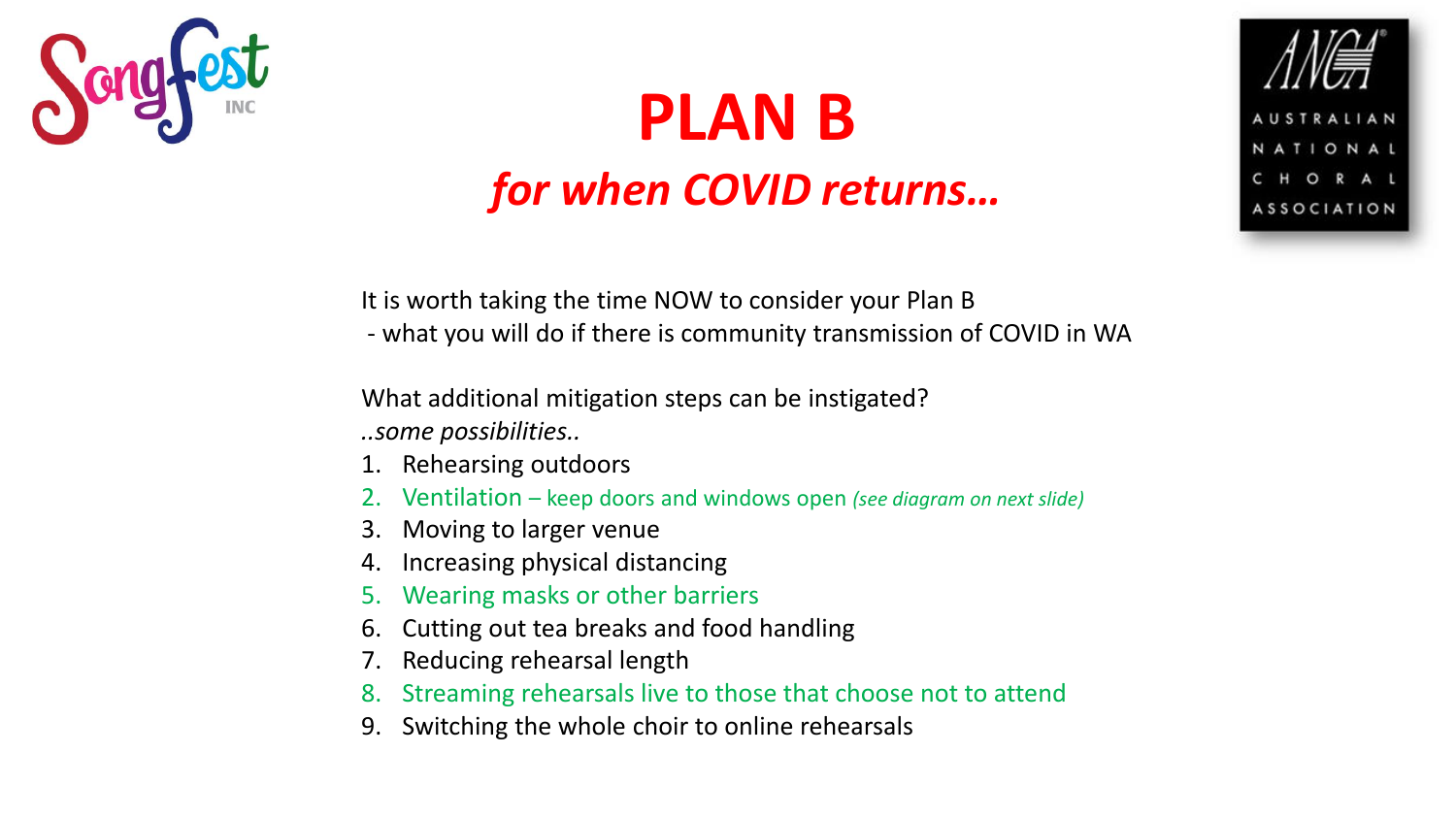

We analysed the number of droplets passing through the stationary laser sheet suspended in the centre of the experimental chamber using an algorithm that detects the illuminations caused by the droplets. We repeated this experiment in three rooms with different levels of ventilation: no ventilation, mechanical ventilation only, and mechanical ventilation supported by the opening of an entrance door and a small window ([appendix p 3\)](https://www.sciencedirect.com/science/article/pii/S2213260020302459#sec1). In the best ventilated room, after 30 s the number of droplets had halved, whereas with no ventilation this took about 5 min, in agreement with the air drag calculation that shows that 5 μm drops from the average cough or speech height take 9 min to reach the ground. In a poorly ventilated room, the number of droplets was halved in 1·4 min.

### **Ventilation is a key aerosol mitigation**





*from* The Lancet Respiratory Medicine 27 May 2020

"Small droplet aerosols in poorly ventilated spaces and SARS-CoV-2 transmission"